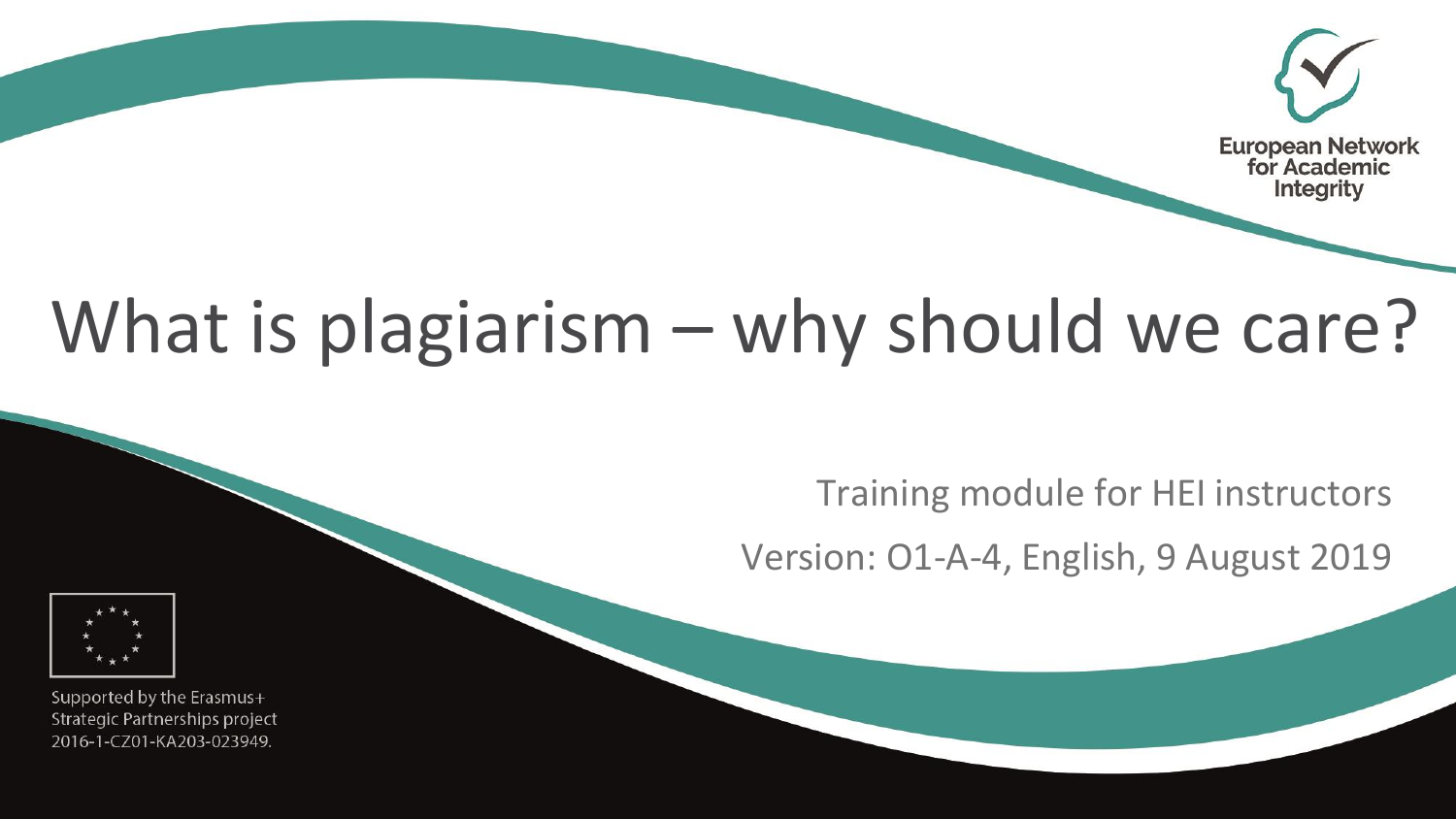### Basic information for trainers



- Target group of HEI instructors: **any**
	- beginner or advanced instructors
	- Instructors for (under-)graduate, PhD and other levels,…
	- teaching assistants
	- other staff at HEI
- Summary of content: **definition** of plagiarism, **reasons** for good practice and referencing, **suggestions** for educational approaches, related **greyzone phenomena**
- Learning objective(s): **tell** definition of plagiarism, **assess** its possible educational use, **develop** own approach to teach it, **discover** related controversial grey-zone phenomena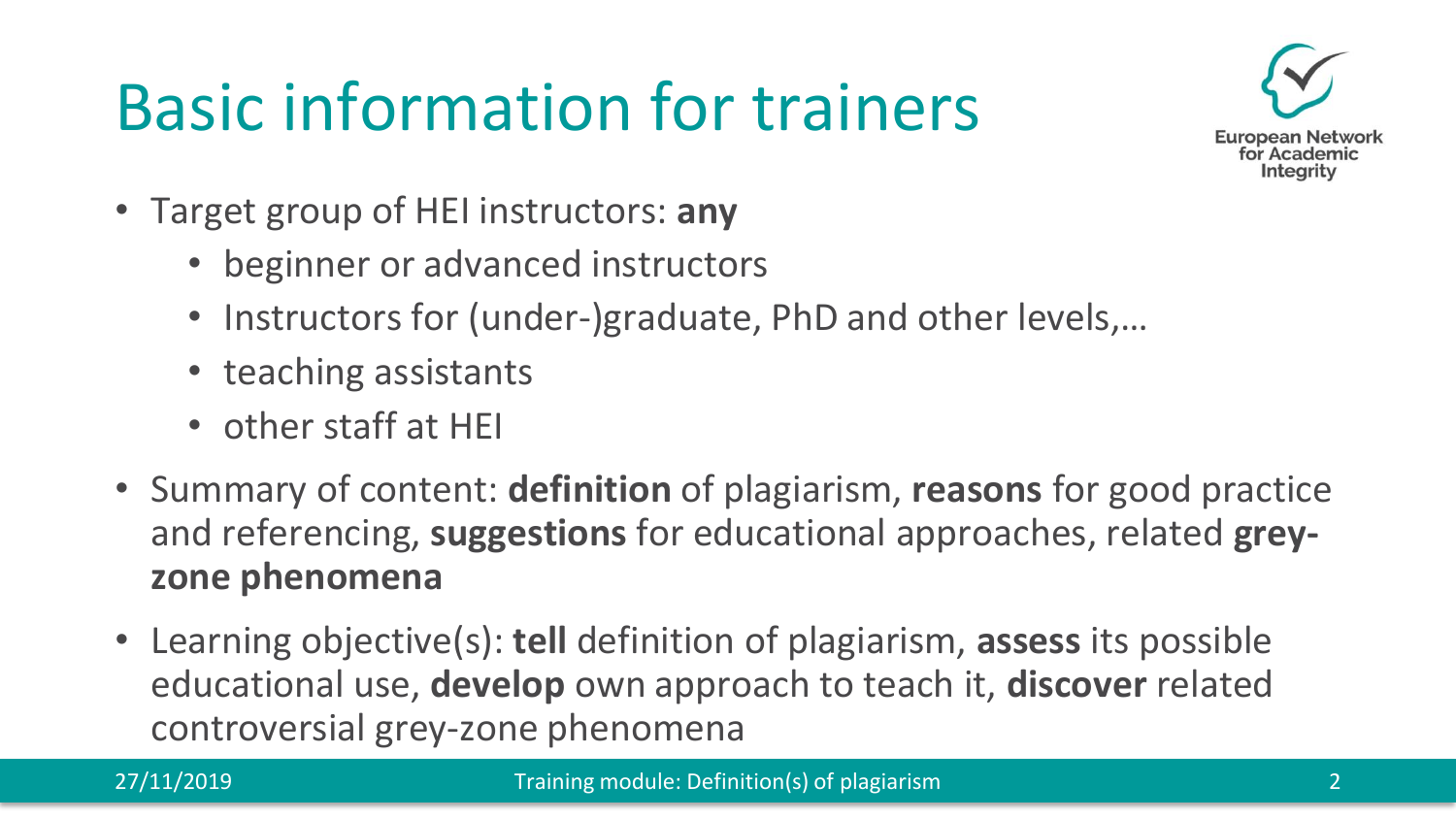### Basic information for trainers



- Educational formats: presentation, discussion, feedback
- Duration: up to 120 minutes (depending on your final design and amount of activities)
- Recommended number of participants: unlimited
- Please look for comments in slide notes for further instructions and hints.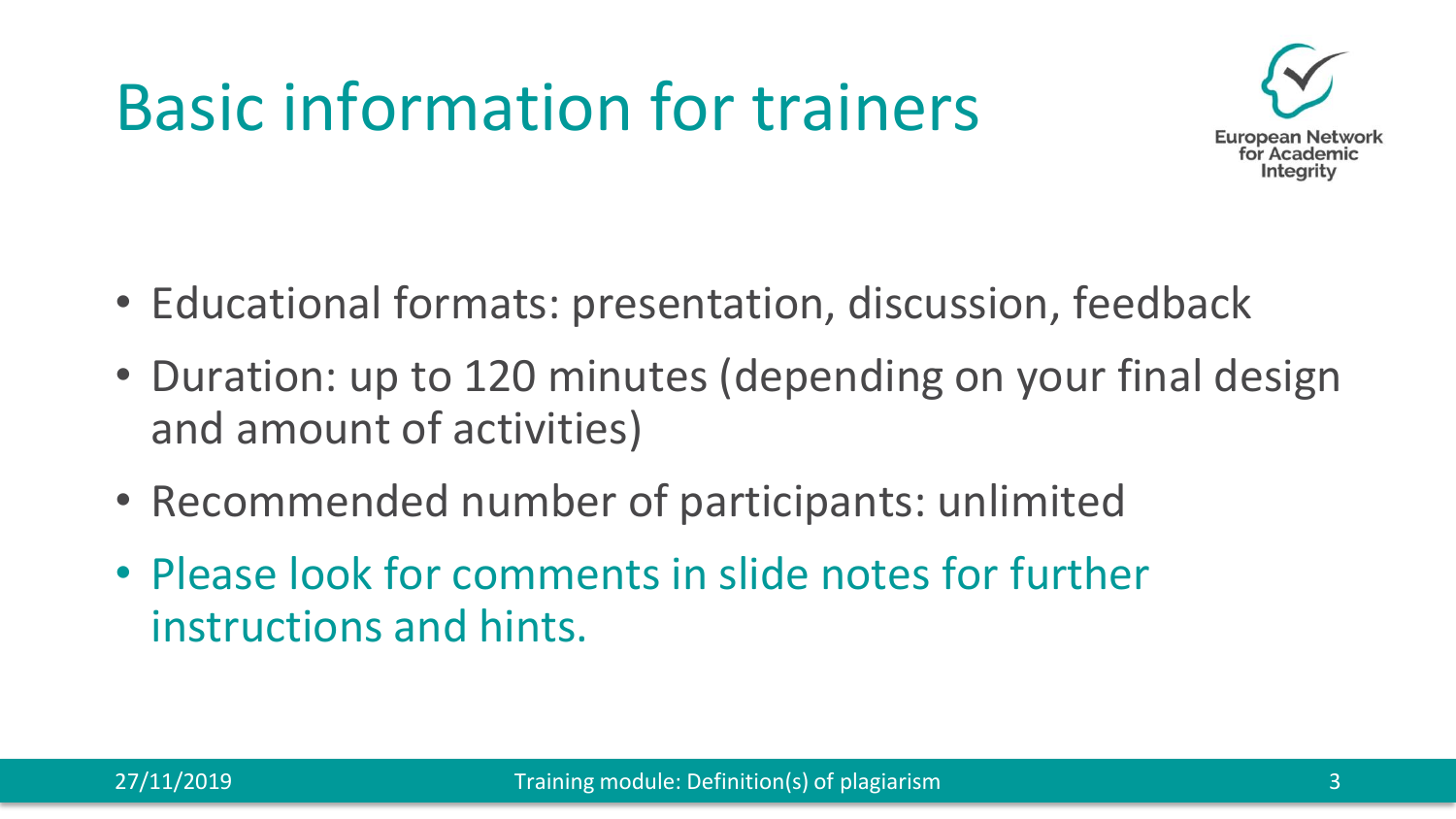### Basic information



Learning objectives:

- Tell definition of plagiarism, explain meaning of terms
- Illustrate reasons for good practice
- Discover related grey-zone phenomena
- Develop own approach to teach about it

Educational formats: presentation, discussion, feedback Duration: 90 minutes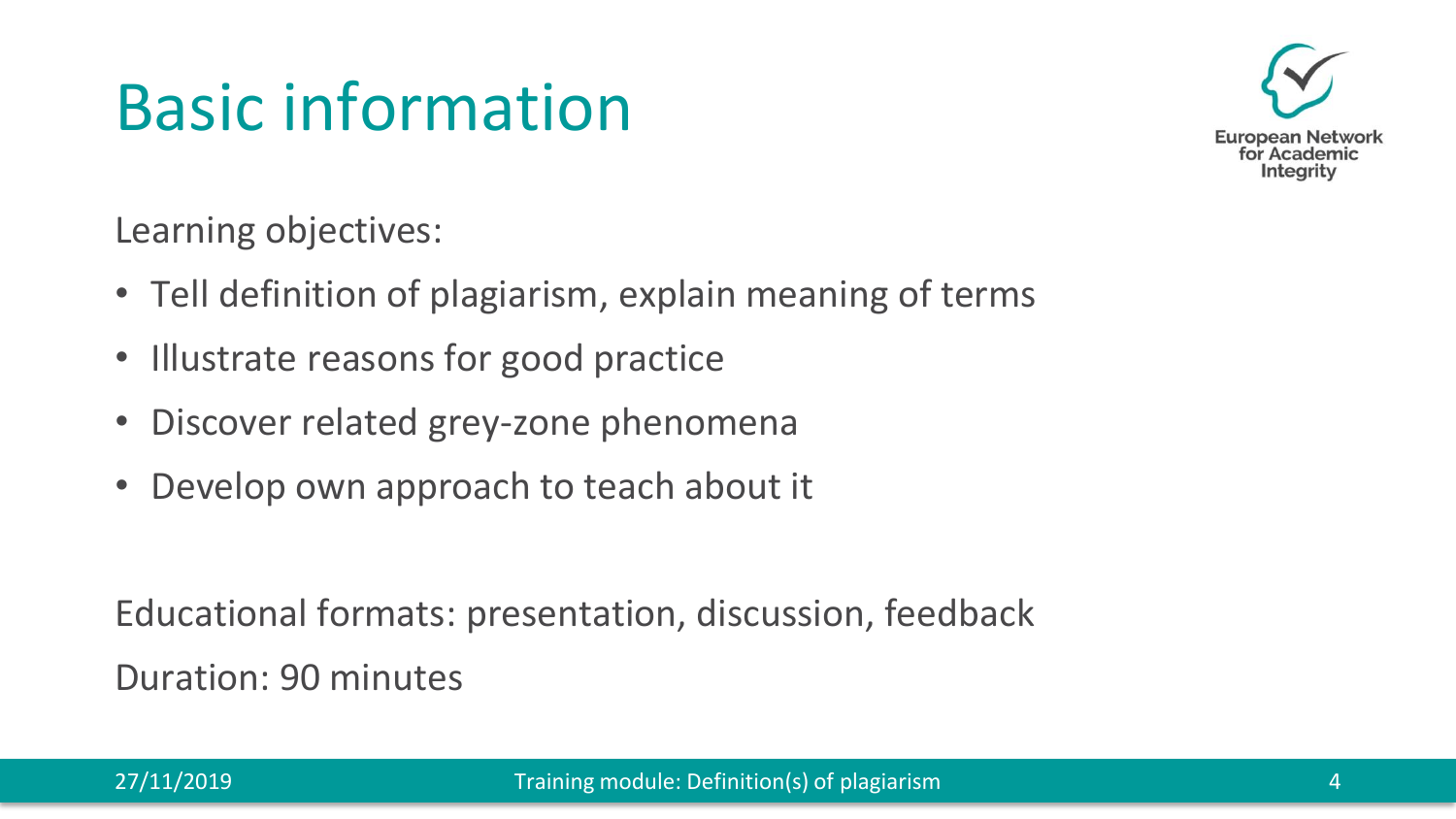#### What is plagiarism?



- Many definitions
- Usefulness of each definition differs depending on
	- context (e. g. economic, artistic, scientific,...)
	- objective (e.g. educational, informative, assessment)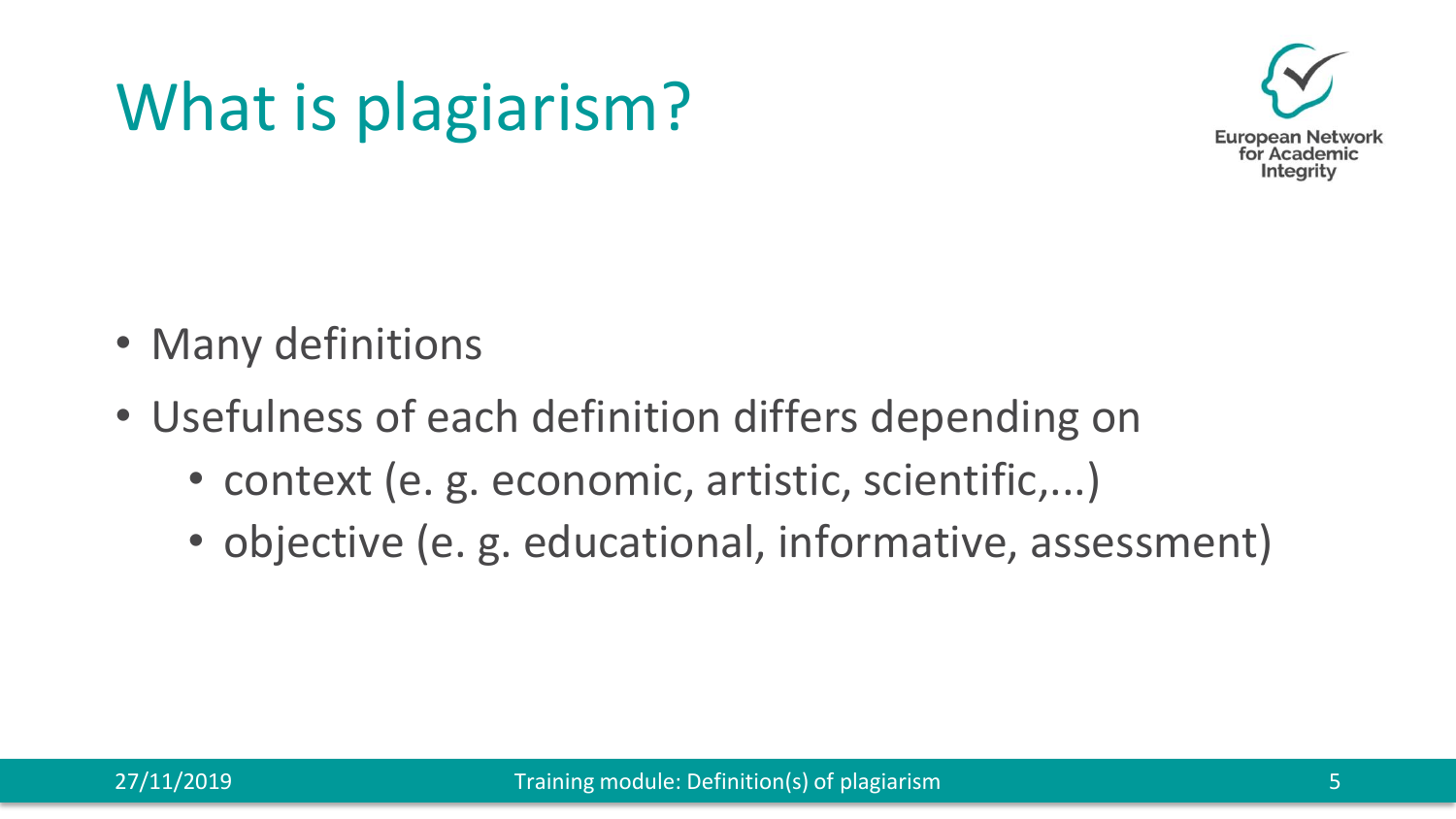#### Definition from [ENAI-Glossary](http://www.academicintegrity.eu/wp/glossary/plagiarism)



Plagiarism is:

" **Presenting work / ideas taken from other sources without proper acknowledgement.** "

Adapted for ENAI-Glossary from: Meuschke, N., & Gipp, B. (2013). Stateof-the-art in detecting academic plagiarism. International Journal for Educational Integrity, 9(1): 50-57)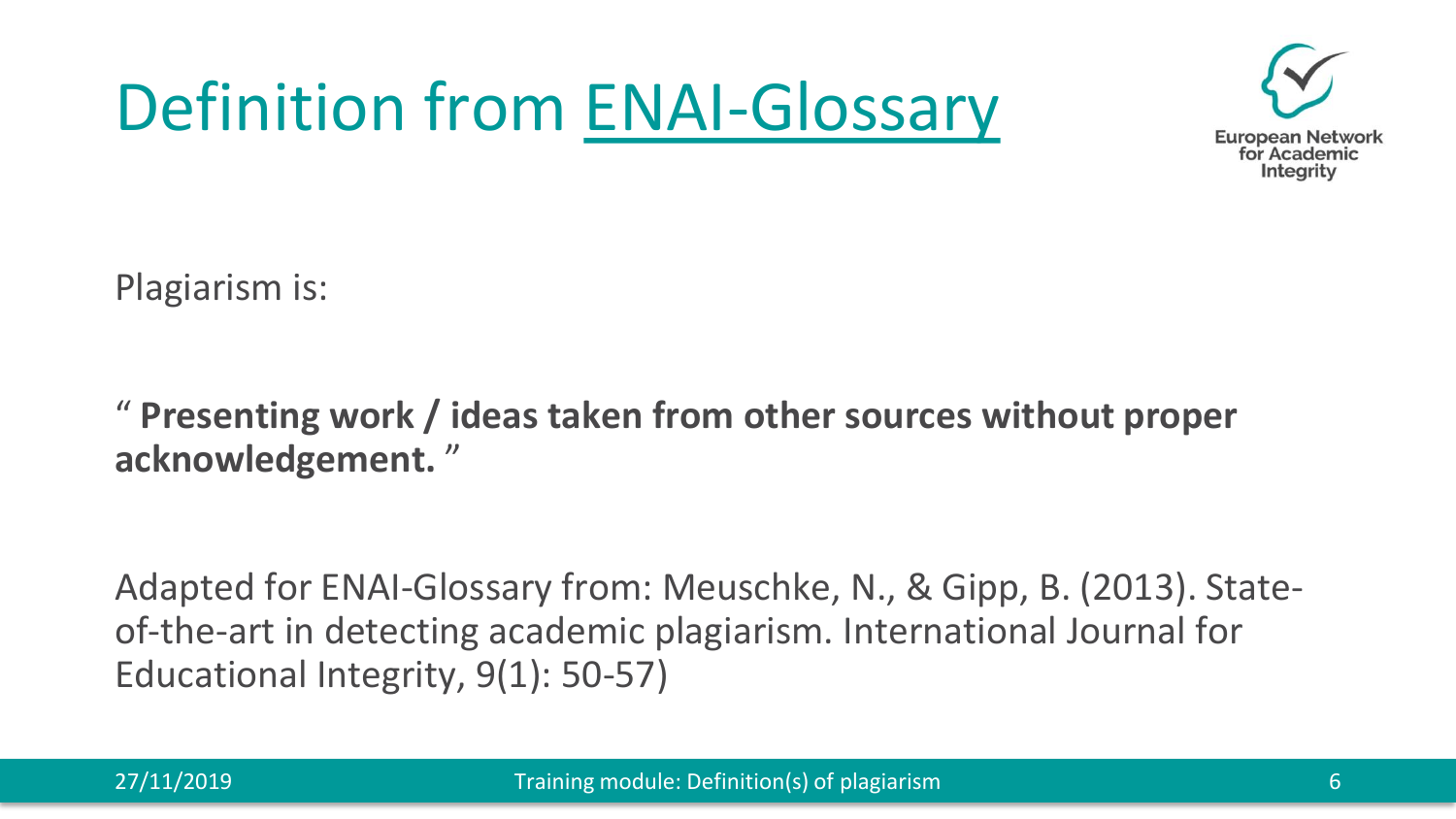

#### In detail

• "**work / ideas**" apply **to all kinds** of extracts or content used

• e. g. characteristic formulation, content of text, newly introduced terms, data, graphics, images, models, hypotheses, lines of argument, program code, technical drawings, specifically developed methods,...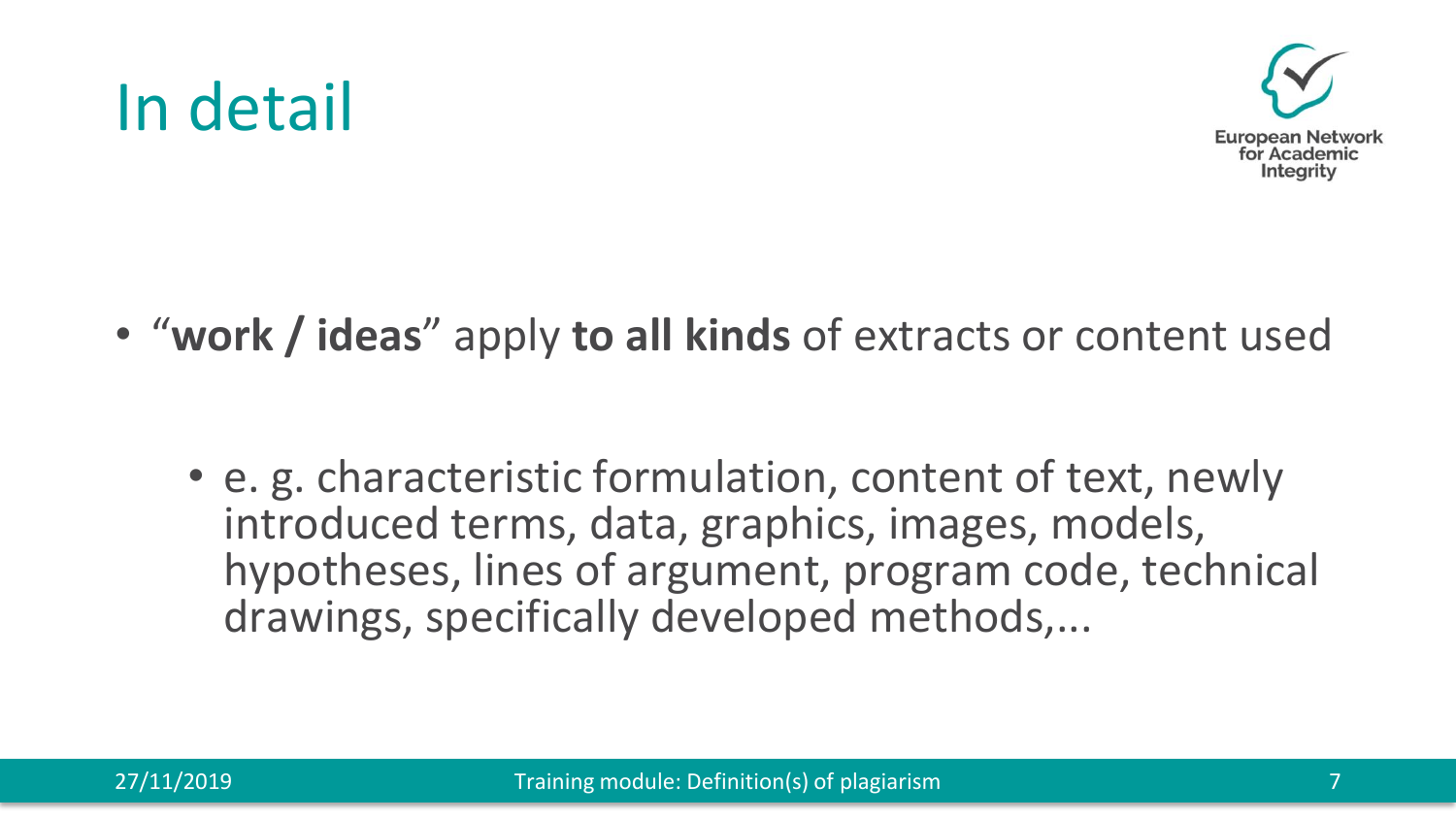### In detail



- "proper acknowledgement" means the obligation to **clearly mark** all used content regardless how you have used it
	- e. g. in full or in part, identically or modified, verbatim quotation, paraphrased or translated text.
- regardless of the type of source
	- e. g. from a journal article, website, book, conference paper, primary source, secondary literature, data repository,…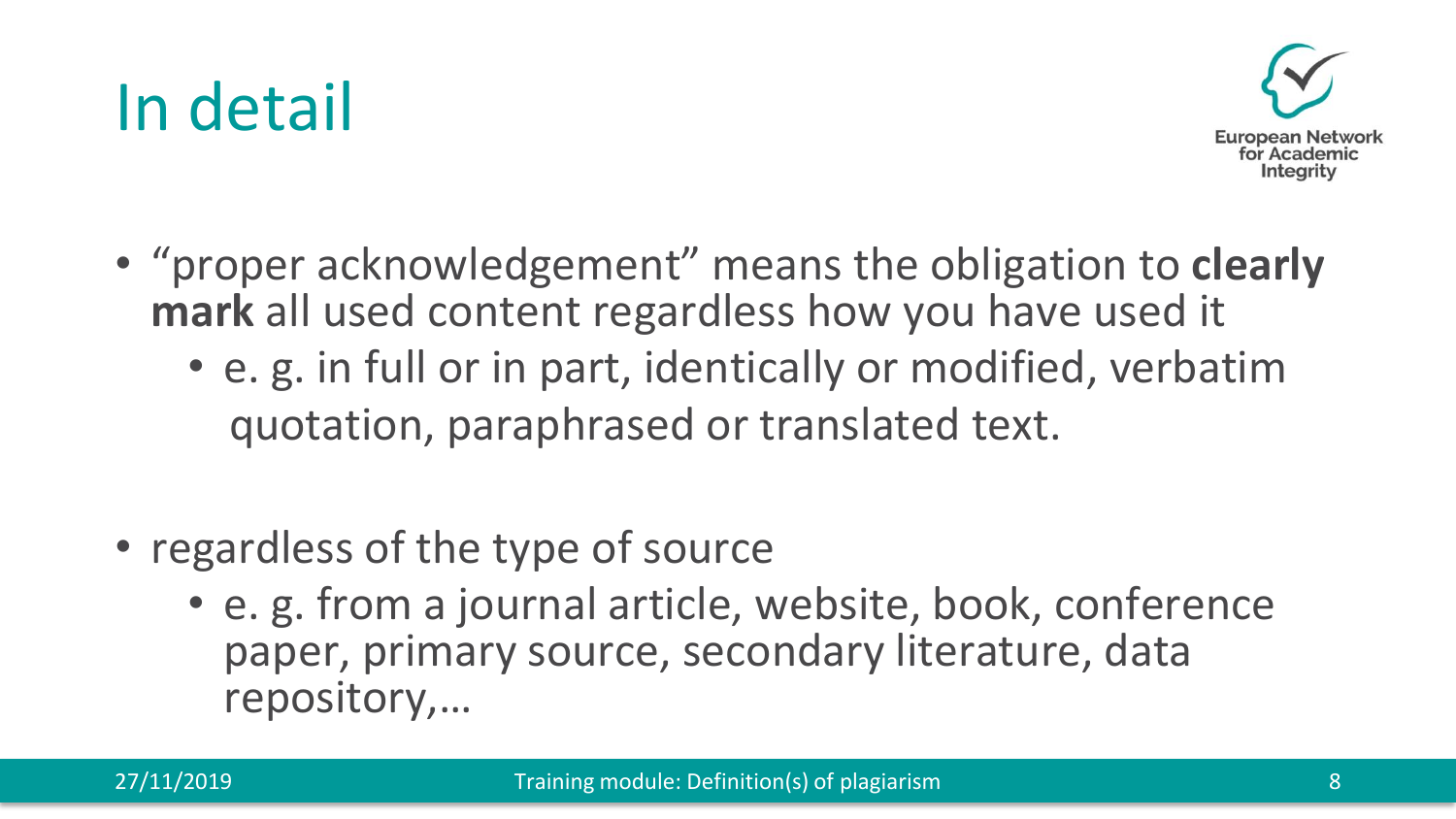### Activity: [Reasons](http://www.academicintegrity.eu/wp/materials/why-do-we-even-give-sources-a-list-of-reasons-for-good-practice-maintaining-integrity) for referencing



Please work together and collect in groups of 4-5 people (10 minutes):

- Why do you as a reader expect citations or references in texts by other researchers or students?
- Do you have specific reasons or examples related to your subject, why referencing is important?
- Please decide within the group: What might be the most convincing reason for the audience you teach?

Your suggestions will be shared with the plenary.

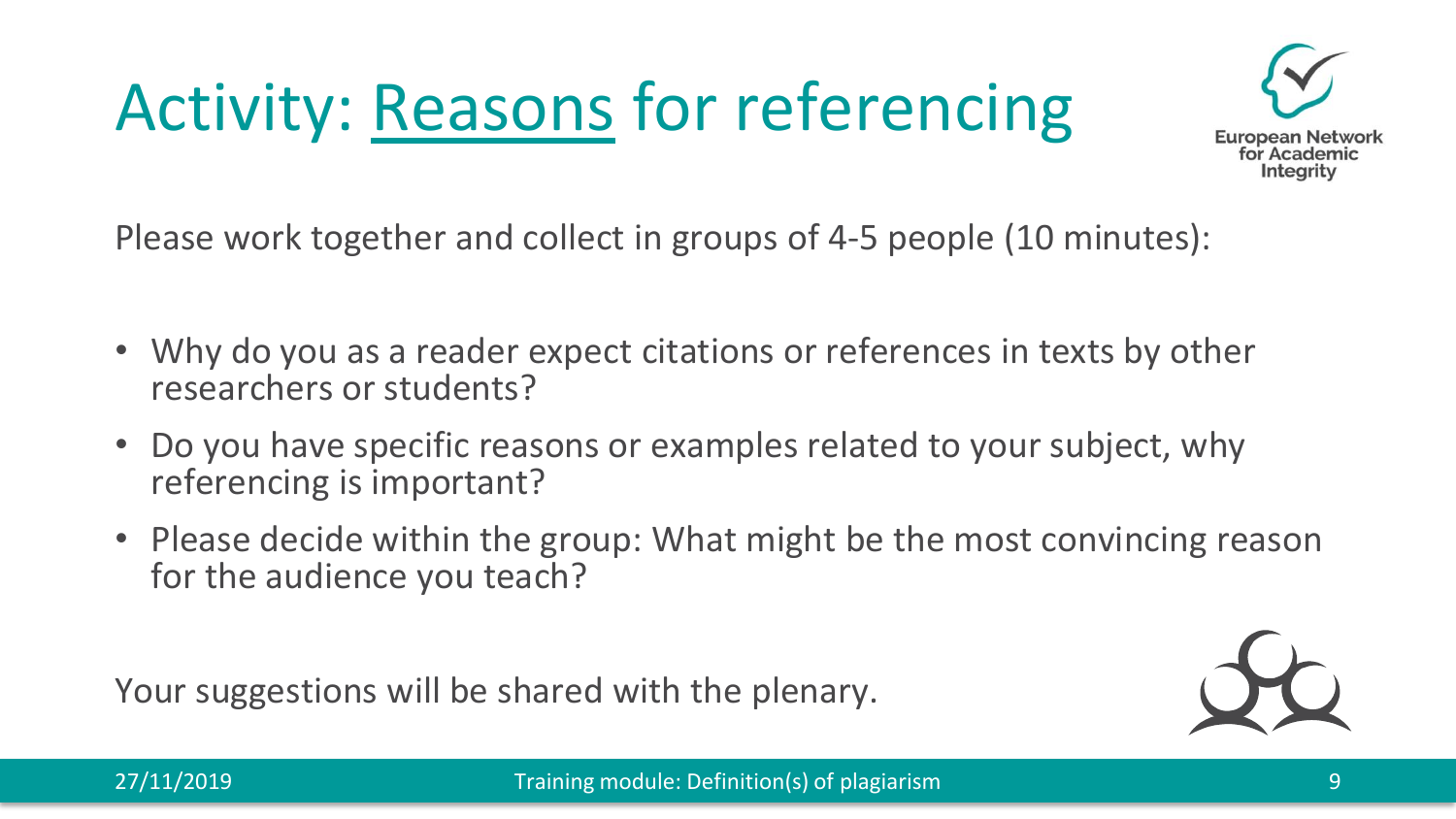## Activity: [Reasons](http://www.academicintegrity.eu/wp/materials/why-do-we-even-give-sources-a-list-of-reasons-for-good-practice-maintaining-integrity) for referencing



Please work together and draft an answer in groups of 4-5 people (10 minutes):

• What would you answer a student who expresses an opinion like that:

"Why should I reference properly and not copy-paste? It is correct, what I am writing, my later job is not at all related to scientific working, so I do not need to know how to do it, and also referencing is quite a petty activity."

Your suggestions will be shared with the plenary.

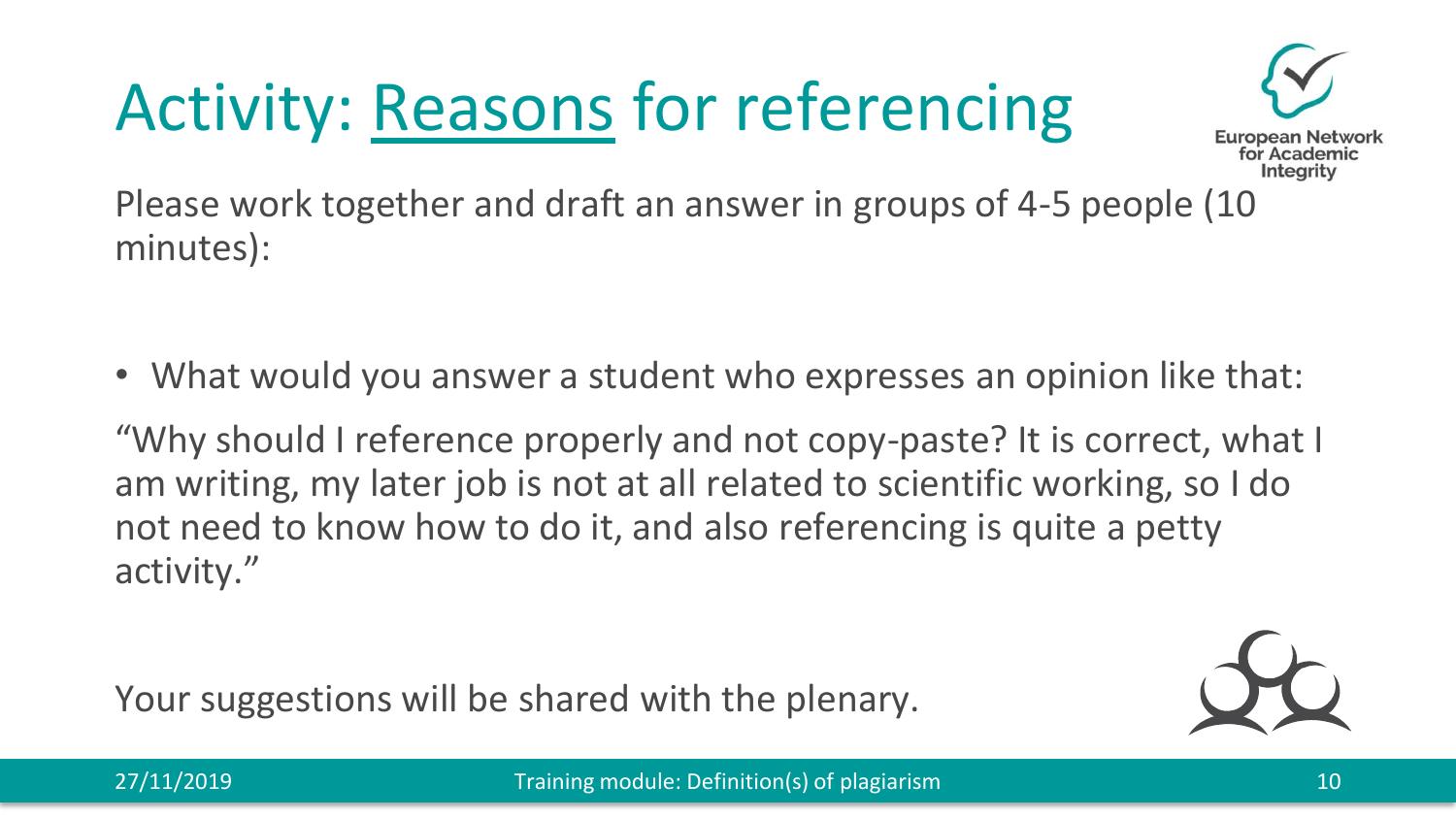## Explore and talk about "Why?"



For students it is essential to explore, discover and thus understand, why referencing is required in academic work. – In other words: why they should comply with professional working standards.

Suggestions:

- Create tasks, examples, situations, where they can learn about "why?".
- Give meaning to learning.
- Raise motivation.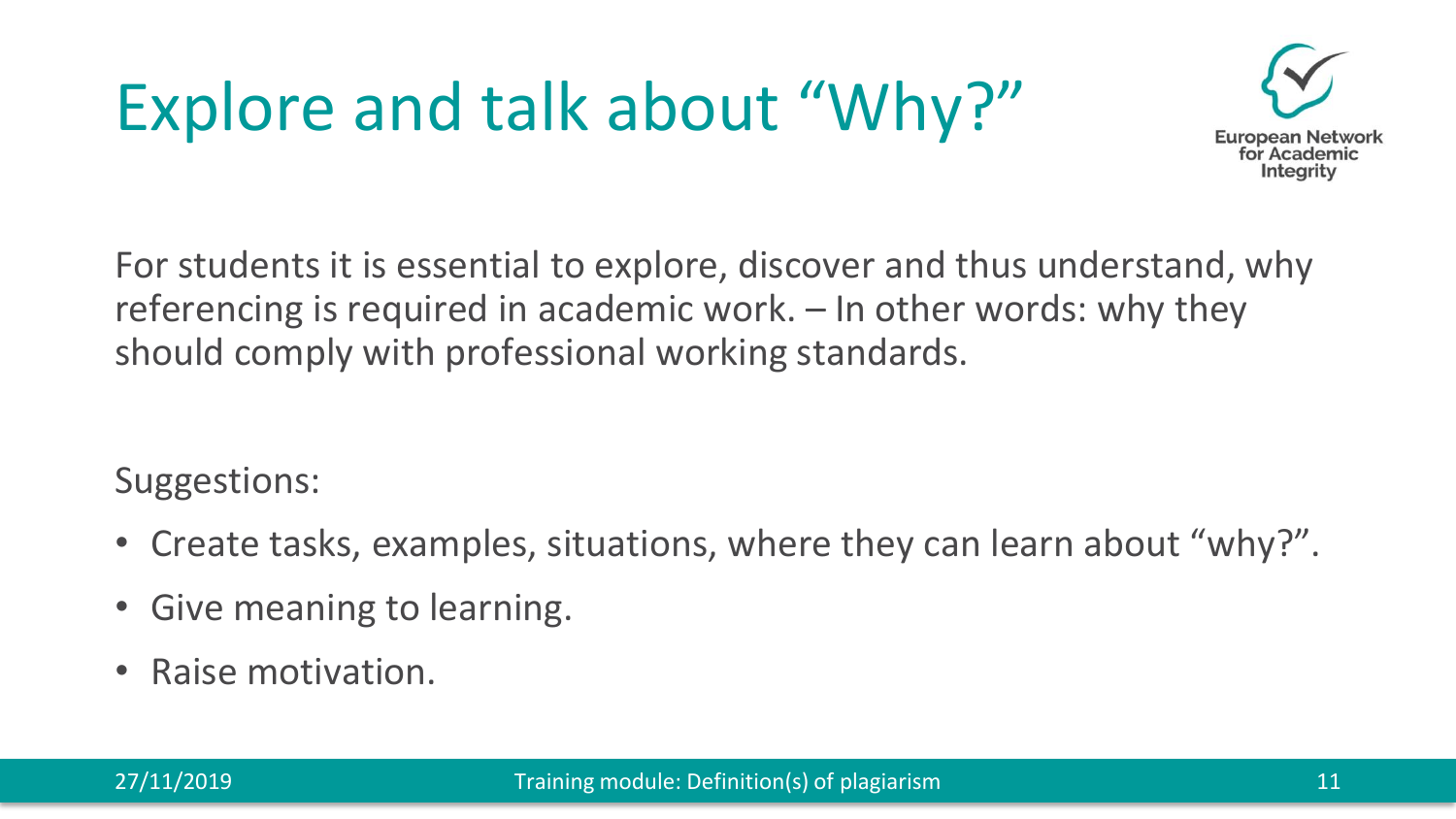### (Most?) Important reason



In science, research, and other academic work the possibility to **trace back**  sources **and reproduce** work results are the most important features.

Therefore, references are needed to review and challenge the line of argument and results.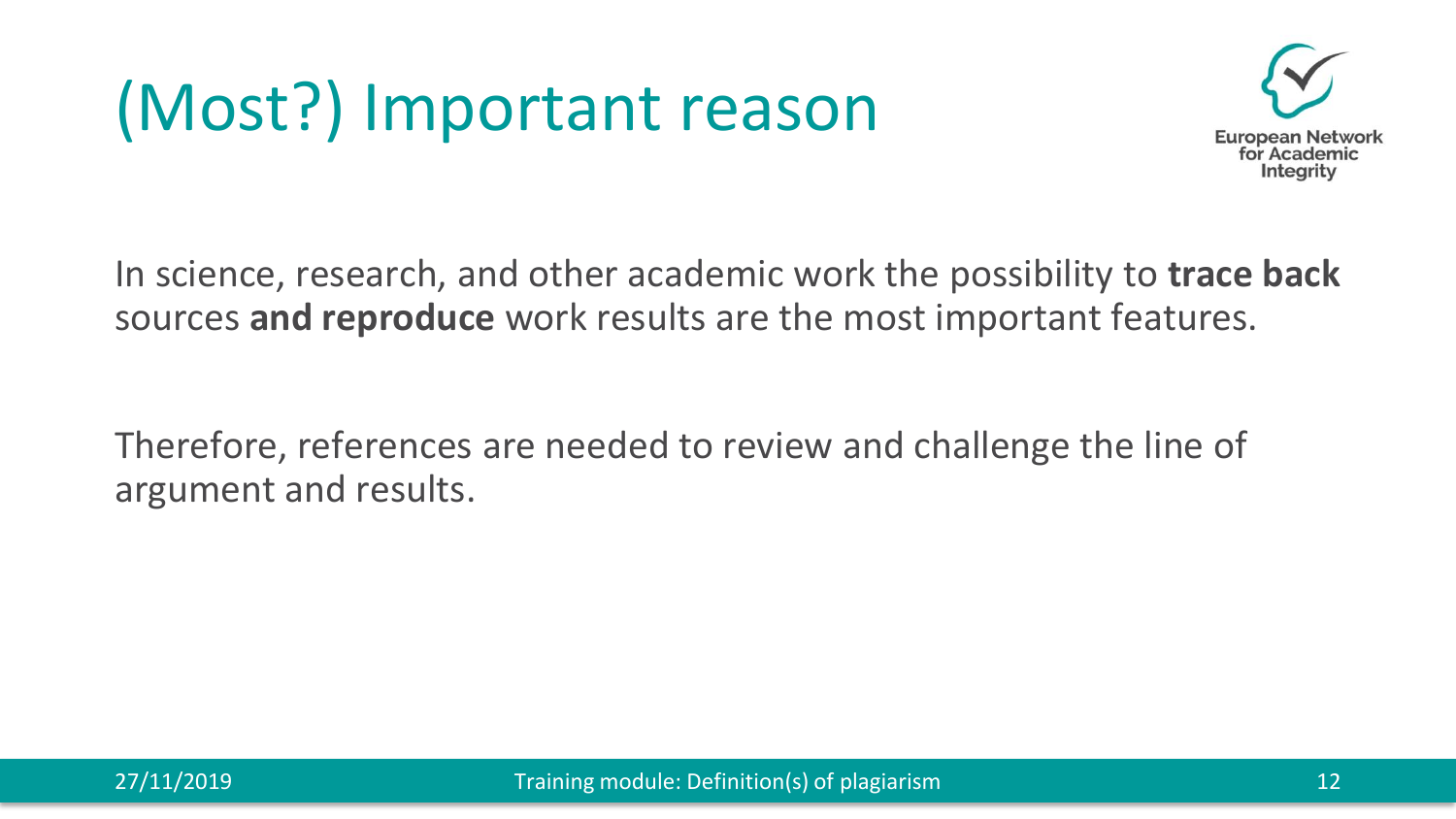### Very convincing reason for students – Give them that one!



**Clarify responsibilities** for work, data, results, etc.

References guarantee transparency, who is accountable for what.

If you use content without a reference, the reader would assume, that you are the author of the content or results and hold you responsible. By giving a reference, you can easily protect yourself from mistakes by others, which your work may rely on.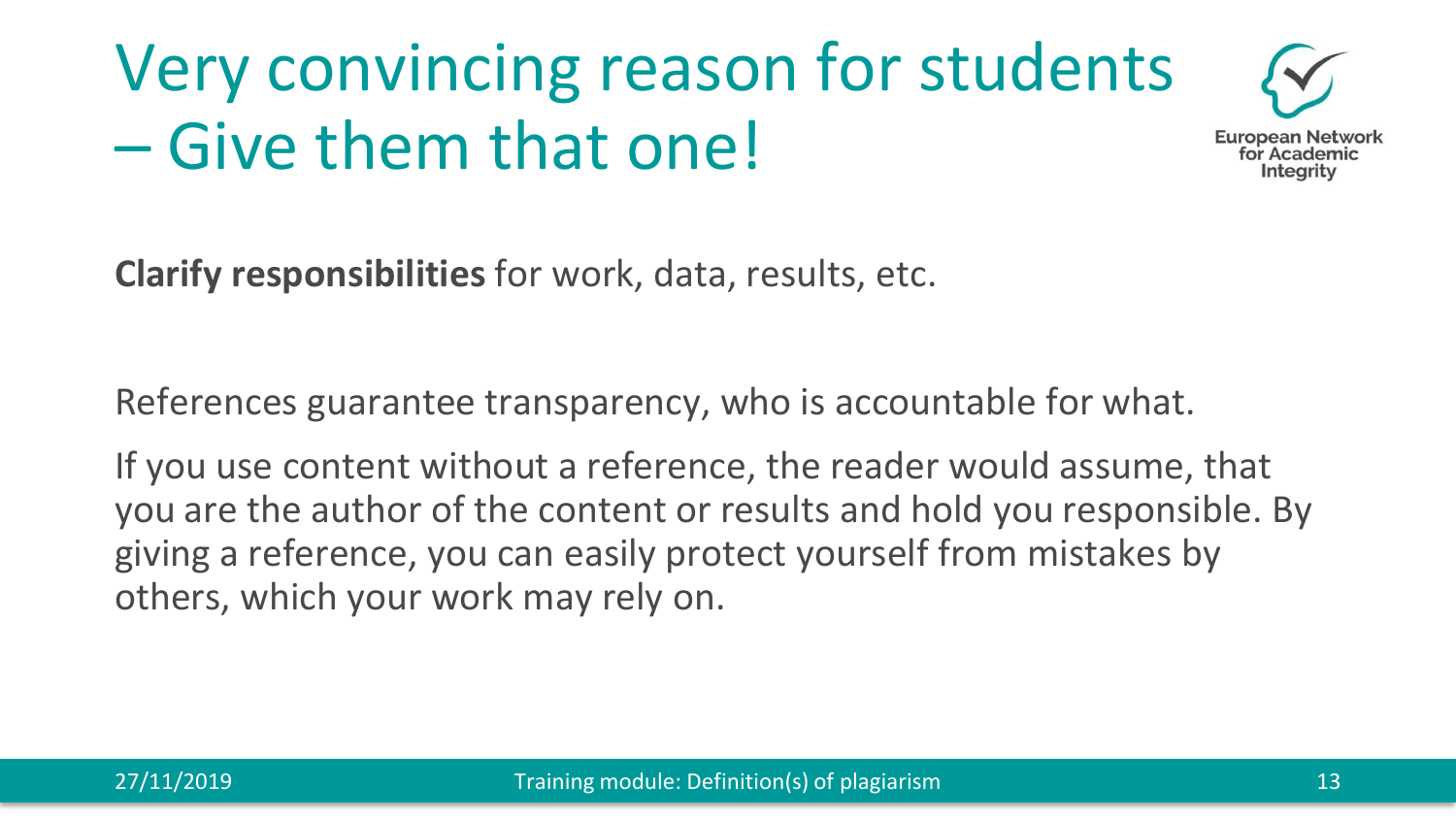#### Pragmatic reason for students



Prove your skills. To demonstrate referencing skills is **required for exams**.

By researching and referencing work of others, you show the ability to find and use results of others. That contributes to your work and success.

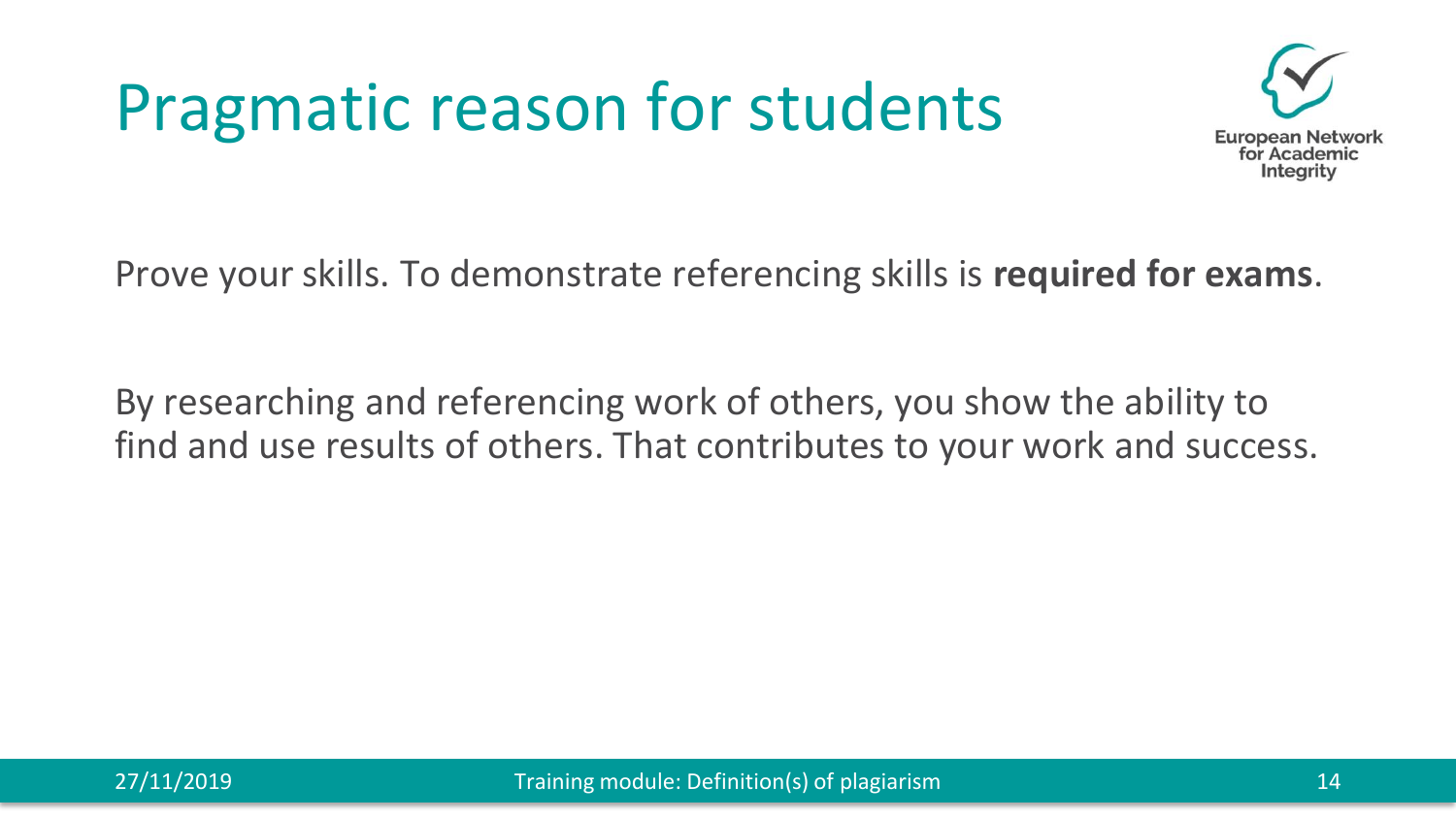# Activity: What do you think?



Choose and discuss in groups of 4-5 people one of the following topics (15 minutes):

- Is there something like **self-plagiarism**? Is it plagiarism? Does it apply for students or only scholars?
- What about **accidental or careless plagiarism**: is it plagiarism or not? Does plagiarism need to be intentional to be plagiarism?
- Is so-called **honour, gift or principal investigator authorship**, which is not based on a substantial contribution to the work, plagiarism?

Share a conclusion of your group discussion with the plenary.

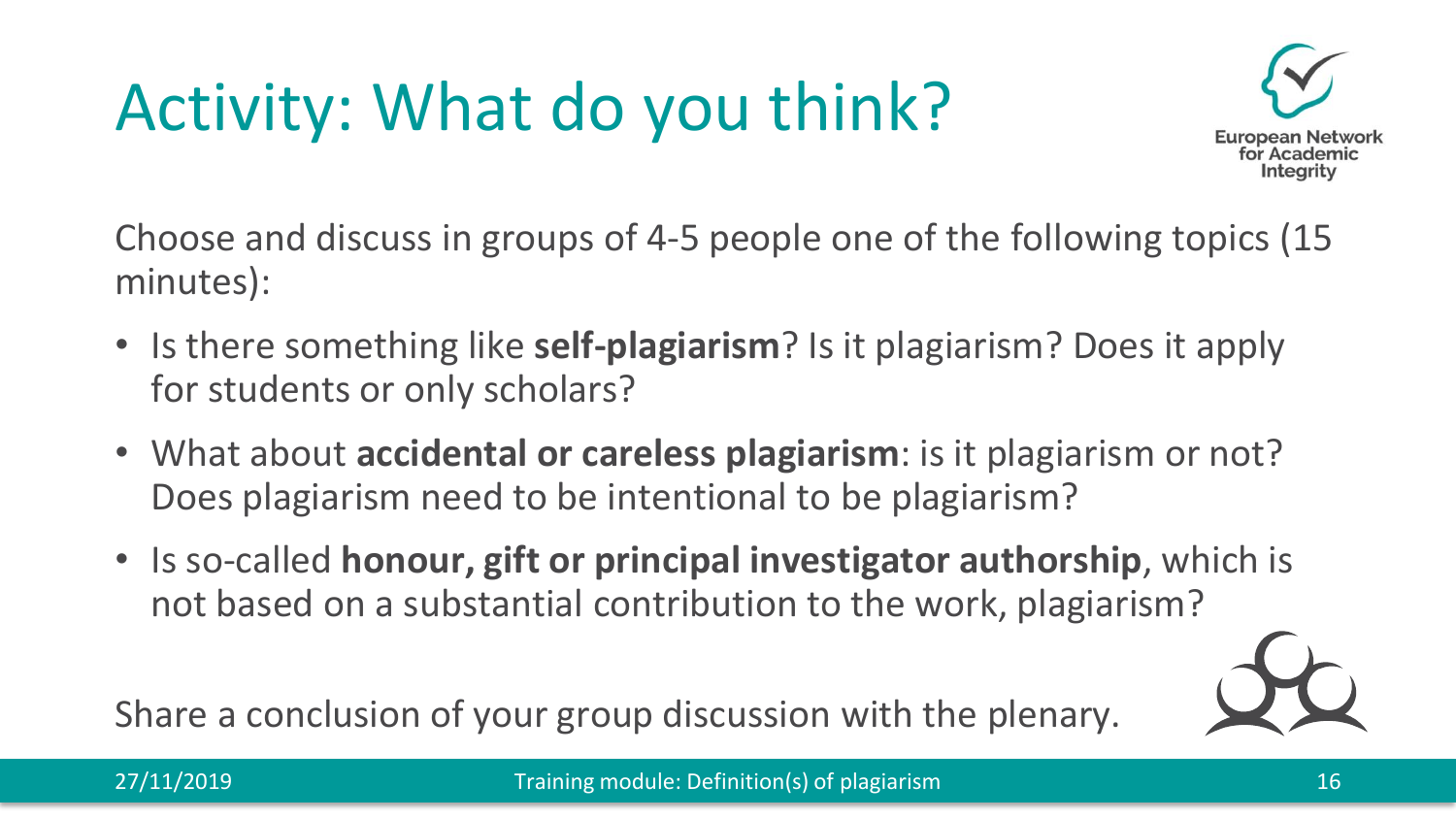# Activity: Your personal action plan



Keeping suggestions and ideas of the module in mind, review your teaching on your own and write down your future measures (10 minutes):

- What are strengths and weaknesses of your teaching regrading working skills and plagiarism?
- How could you improve your teaching? What are you going to do?

Please outline your action plan in groups of 3 people. Give a brief feedback to your fellow group members (2 minutes outline & feedback each)

- What are you going to change and why?
- What do you think about the plan presented?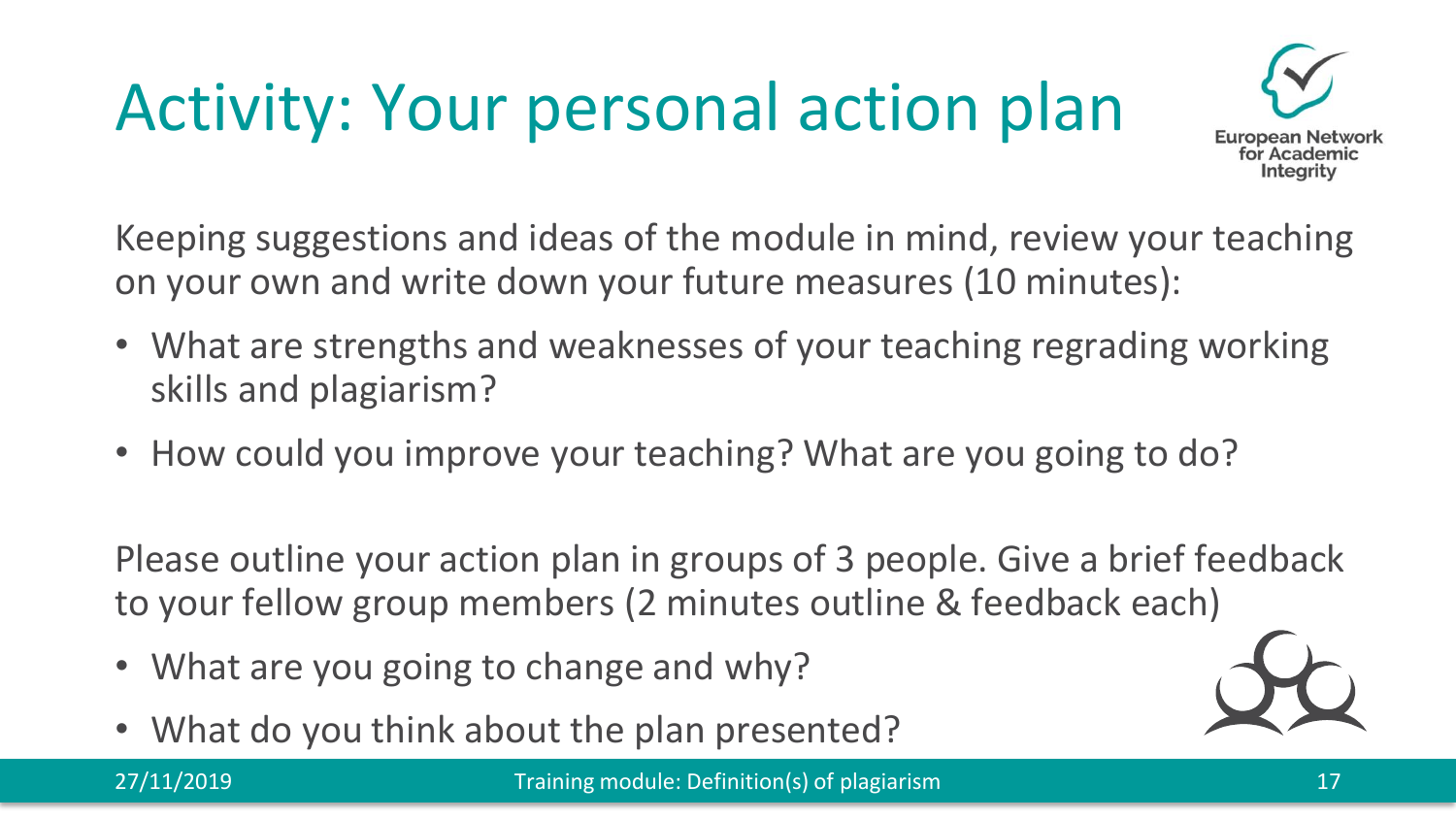### Hints for instructors



- Expect heterogeneous knowledge and skill levels among your participants.
- Think about a positive framing. You could teach and exercise the relevant skills even without a definition of plagiarism!
- Instead of only explaining what plagiarism is, that it is to be avoided, and what a working result should NOT look like, it is highly recommended to emphasise, what should be done and what a proper result / best practice should look like.
- For students it is important to understand, why citations are useful and needed, what the meaning is. The most important reason in science is the traceability and reproducibility of content and results.
- For possible solutions and amendments of your student's discussion of reasons may look at ENAI material ["Why do we even give sources?"](http://www.academicintegrity.eu/wp/materials/why-do-we-even-give-sources-a-list-of-reasons-for-good-practice-maintaining-integrity).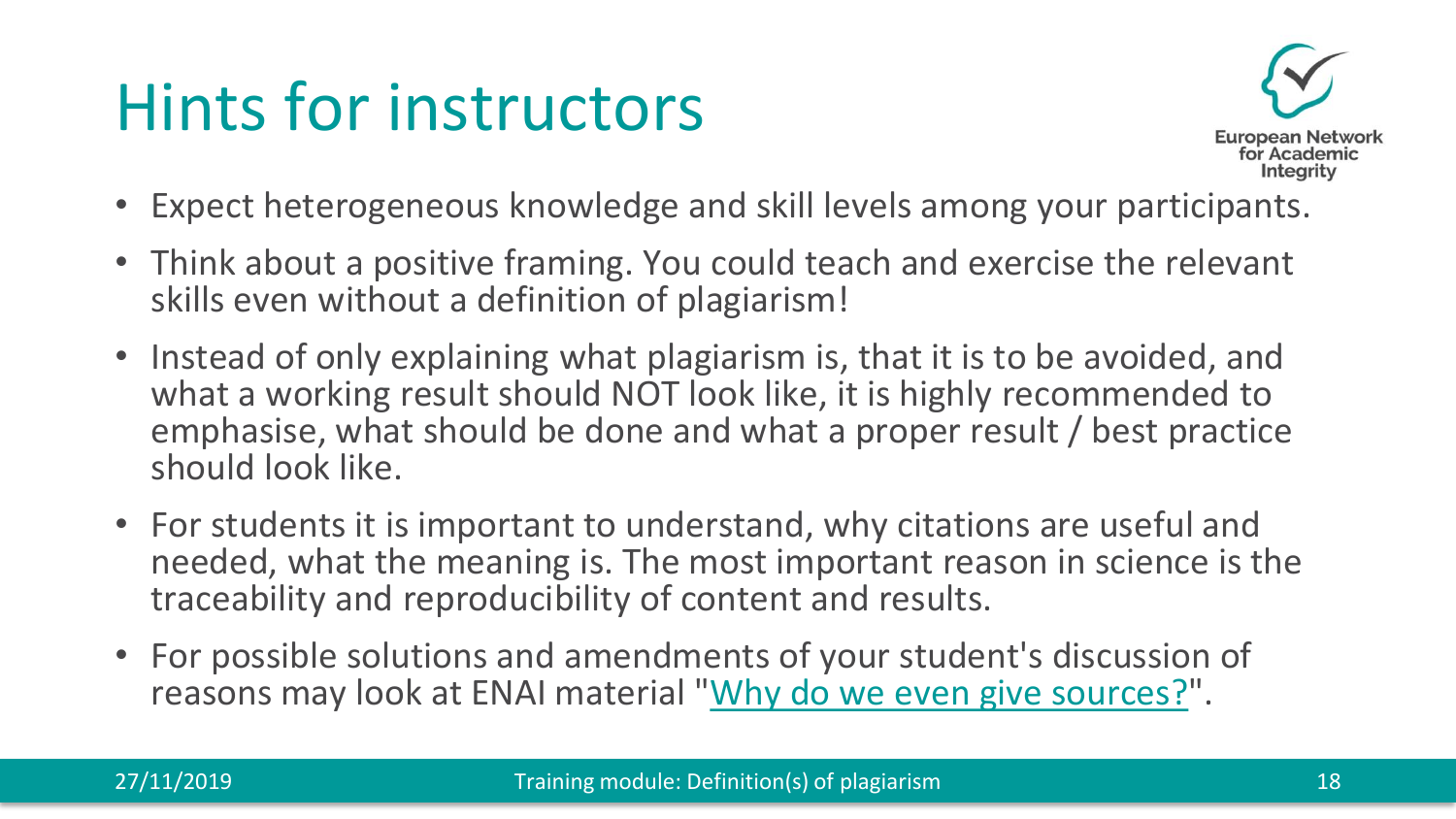### Take away message



- Train with students, **why and how** to make it **clearly understandable and easily traceable**
	- what has been worked out in the source and what work is done or extracted from other sources,
	- and where exactly you can find the content you are using.
- To achieve this, they will need to use formal and linguistic means.
- Concentrate on **skill training** and positive messages, you do not even need to show a definition of plagiarism to achieve that.
- Train yourself and improve your skills in researching sources, reading, extracting and managing content, and academic writing.
- Give an example when preparing your own work, e. g. your presentation slides.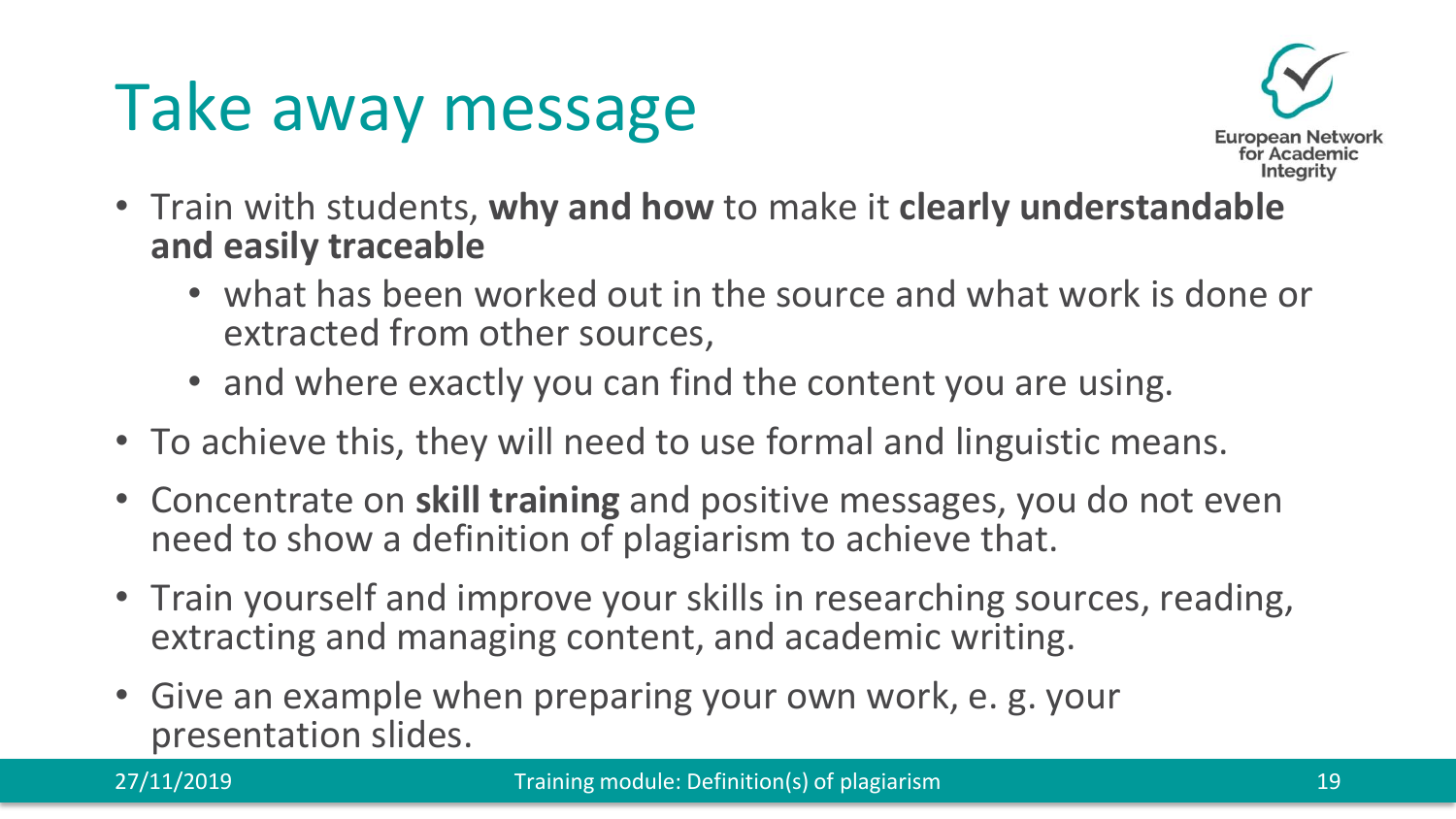## Acknowledgement & references



- ENAI working group for educational materials
- Meuschke, N., & Gipp, B. (2013). State-of-the-art in detecting academic plagiarism. International Journal for Educational Integrity, 9(1): 50-71
- Online glossary for Academic Integrity, Plagiarism, [http://www.academicintegrity.eu/wp/glossary,](http://www.academicintegrity.eu/wp/glossary) 1 July 2019, 11:00
- [Project Refairence](http://www.refairence.org/), University of Konstanz, Germany, and partners
- Tauginienė, L, Gaižauskaitė, I, Glendinning, I, Kravjar, J, Ojsteršek, M, Ribeiro, L, Odiņeca, T, Marino, F, Cosentino, M, Sivasubramaniam, S, Foltýnek, T: Glossary for Academic Integrity. ENAI Report 3G [online]: revised version, October 2018, http://www.academicintegrity.eu/wp/wp[content/uploads/2018/10/Glossary\\_revised\\_final.pdf, 1 July](http://www.academicintegrity.eu/wp/wp-content/uploads/2018/10/Glossary_revised_final.pdf) 2019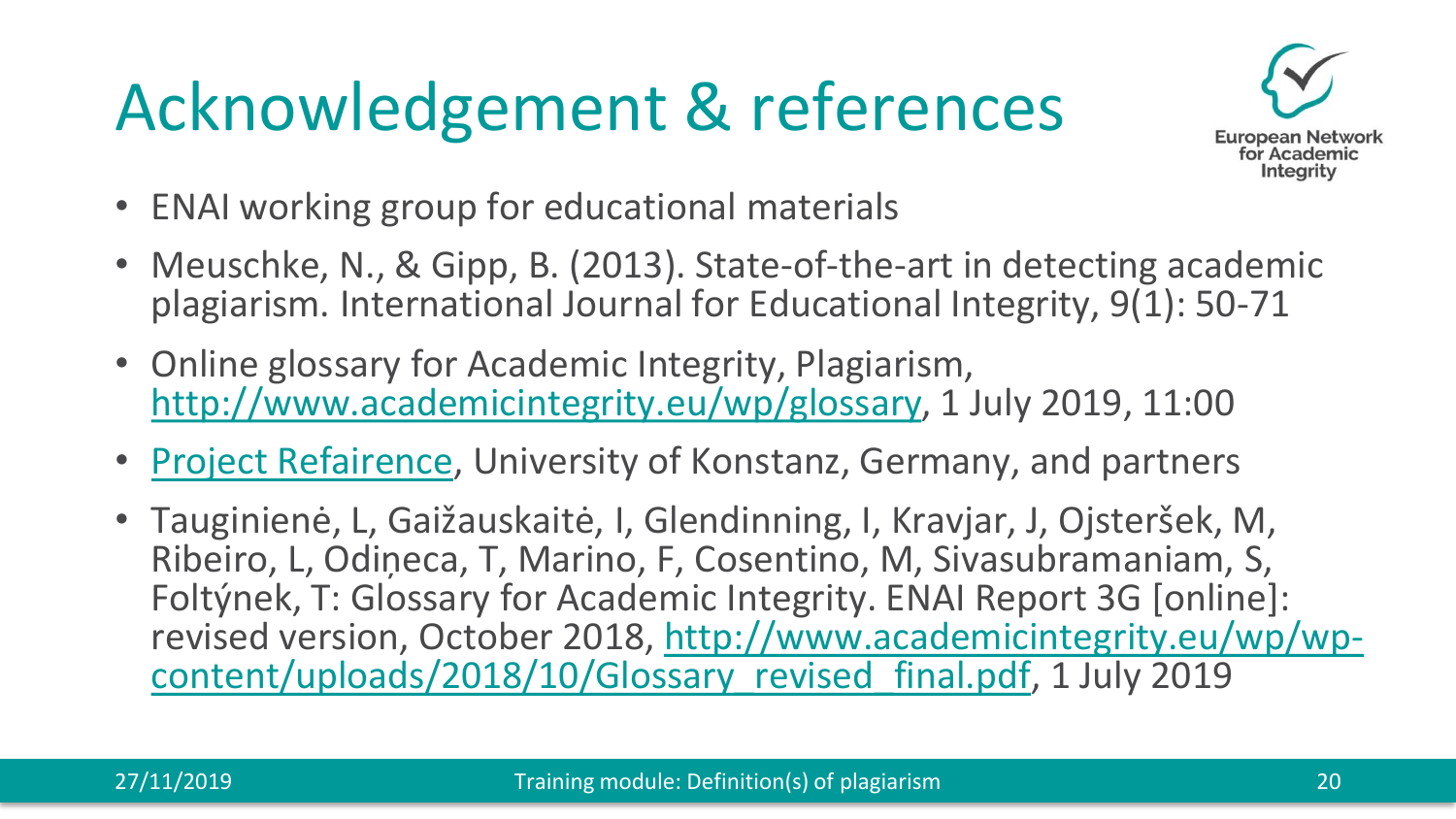## Notes for trainer of the module



- Expect heterogeneous knowledge and skill levels among the participating HEI instructors.
- For educational purposes HEI instructors should think about a positive framing. They could work with students without giving a definition of plagiarism! A definition is included in the module as HEI instructors frequently ask for such a definition. It is at least important background knowledge for themselves.
- Instead of only explaining what plagiarism is, that it is to be avoided, and what a working result should NOT look like, it is highly recommended to emphasise, what should be done and what a proper result / best practice should look like. This approach may be new to some of the participating HEI instructors.
- For students it is important to understand, why citations are useful and needed, what the meaning is. The most important reason in science is the traceability and reproducibility of results. Experience shows that also HEI instructors should use the opportunity of the module to define and confirm the reasons among themselves.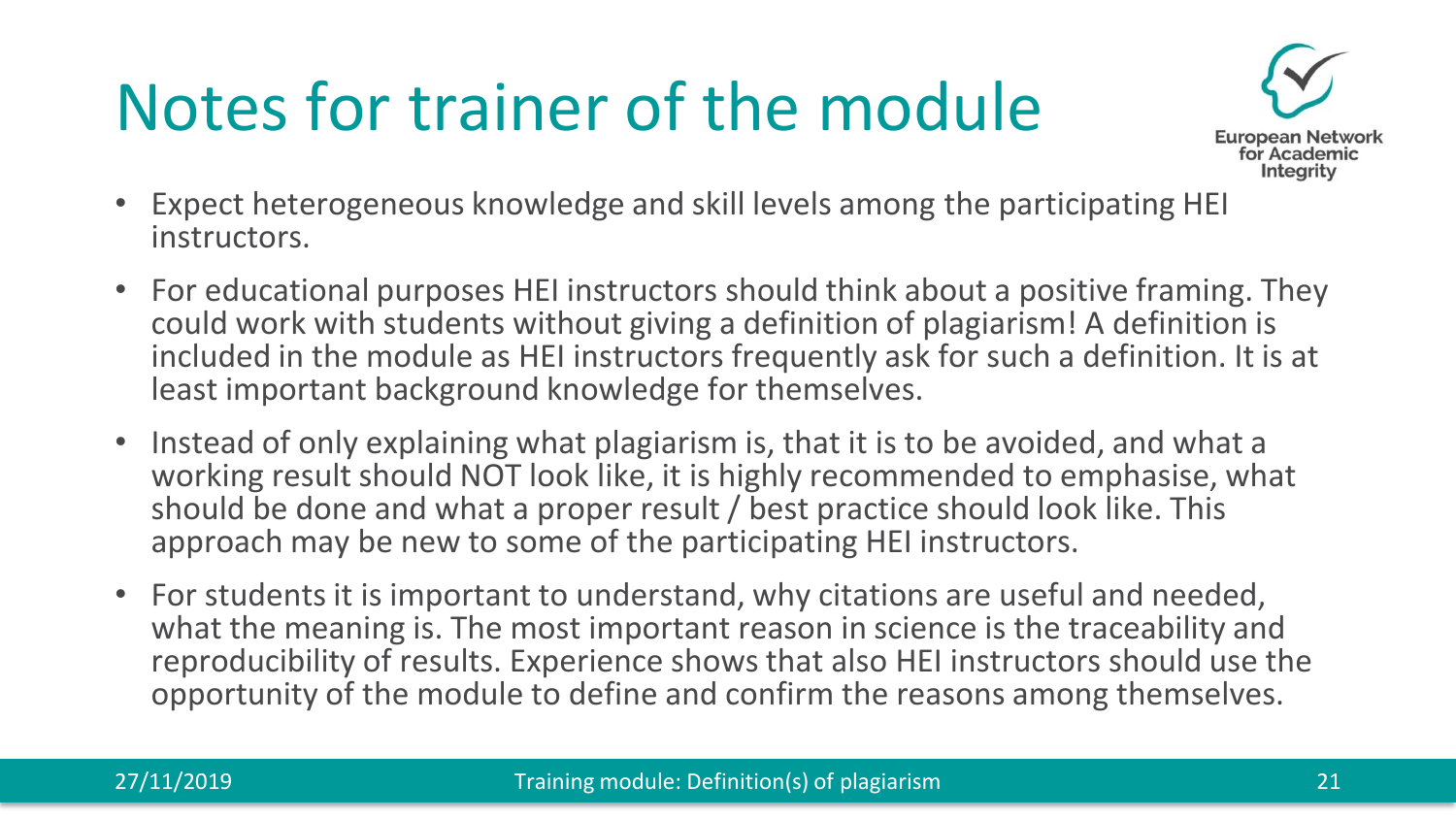## Author(s) & contact information



- Designed by Ansgar Schäfer and Oliver Trevisiol based on work by [Project Refairence](http://www.refairence.org/), University of Konstanz, Germany, and partners
- Amendments, reviews and feedback by colleagues of the ENAI working group for educational materials.
- Feedback, suggestions, ideas, experiences to share? Please contact: [Ansgar.Schaefer@uni-konstanz.de](mailto:Ansgar.Schaefer@uni-konstanz.de)